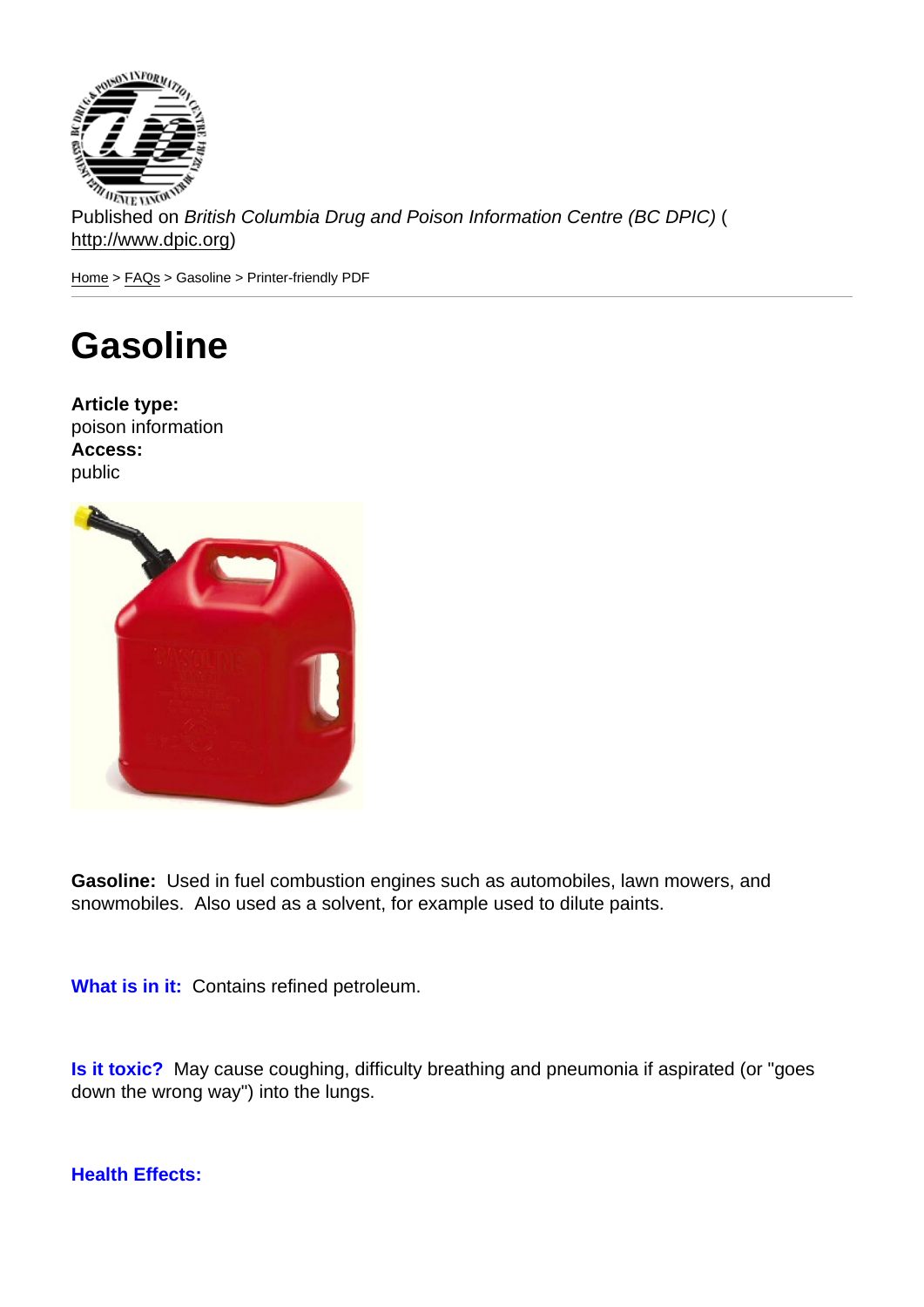**Eyes:** Possible irritation.

**Skin:** Possible irritation, redness and dryness. Prolonged contact may cause more severe irritation or burns.

**Ingestion:** Irritation to mouth and throat, possible upset stomach and diarrhea. If aspirated (or "goes down the wrong way") into the lungs may cause coughing, choking and difficulty breathing.

## **What to do:**

**Eyes:** Rinse eyes with lukewarm water with one of the following methods:

- Pour a gentle stream of water from a jug or clean teapot over the eye from the inside corner by the nose, across the eye, flowing out towards the ear.
- Submerge eye in a container (bowl, sink) of lukewarm water. Have patient open and close eye.
- Eye may be irrigated in the shower if this can be accomplished without delay.
- Young children may be wrapped like a mummy in a towel with arms at side and held over sink or tub or laid on counter during flushing.

**Skin:** Wash skin with soap and water and rinse thoroughly.

**Ingestion:** Rinse out mouth and drink a few sips of water or milk.

**Do not induce vomiting** as this increases the risk of getting it into the lungs. Rinse out mouth and drink a few sips of water or milk. **Contact the Poison Control Centre.**

**How can I prevent exposure?** Keep out of reach of children. Always store gasoline in its original container. **Do not** put gasoline into beverage containers such as water bottles. **Do not** use mouth to siphon gasoline.

**Clean up instructions:** Wear gloves when cleaning contaminated surfaces. Use mild detergent such as dish soap.

**Need more information:** Call the Poison Control Centre.

## **© 2010 BC Drug and Poison Information Centre**

**Keywords:**  petroleum distillates